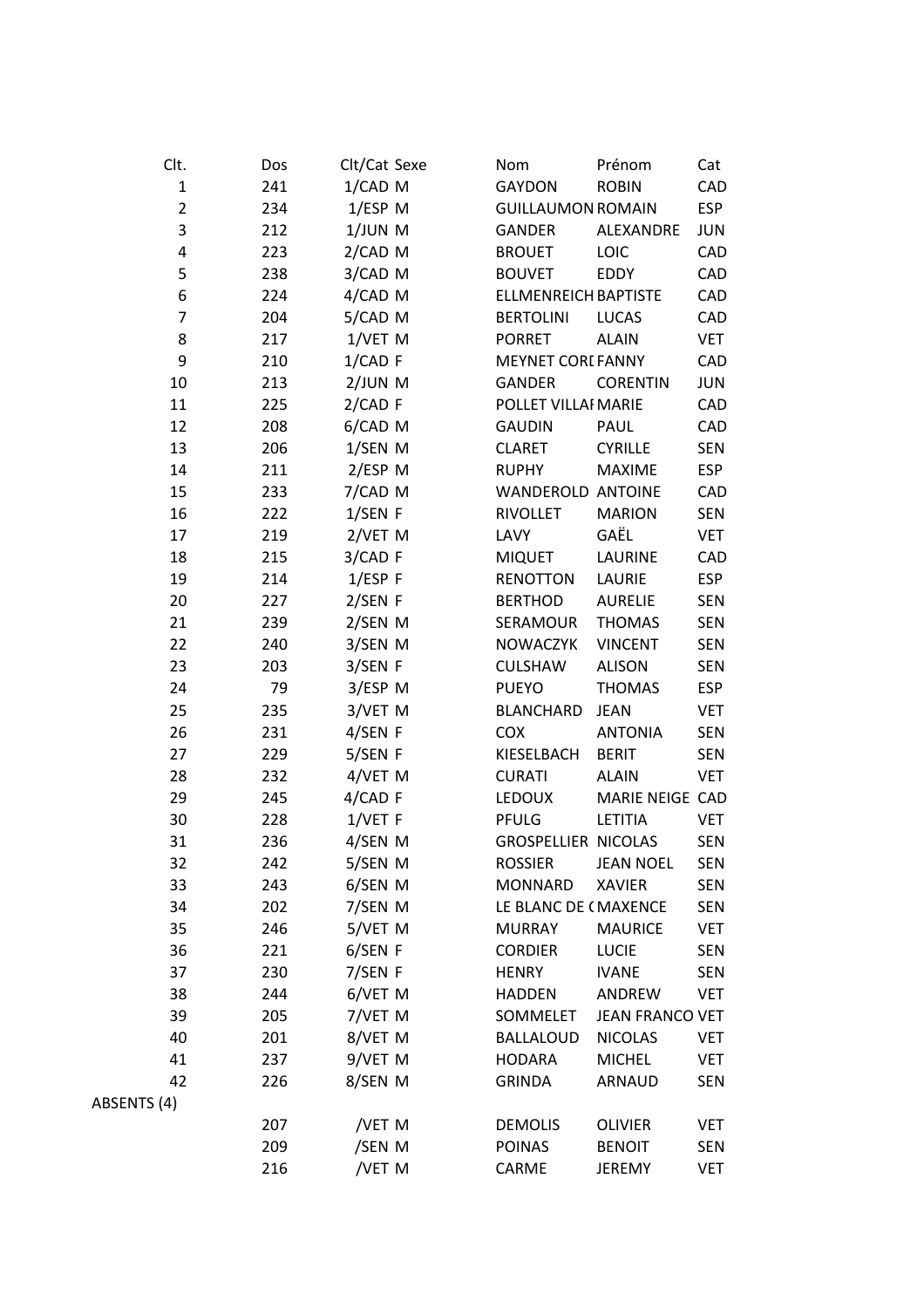218 /JUN M JUILLAGUET WIL JUN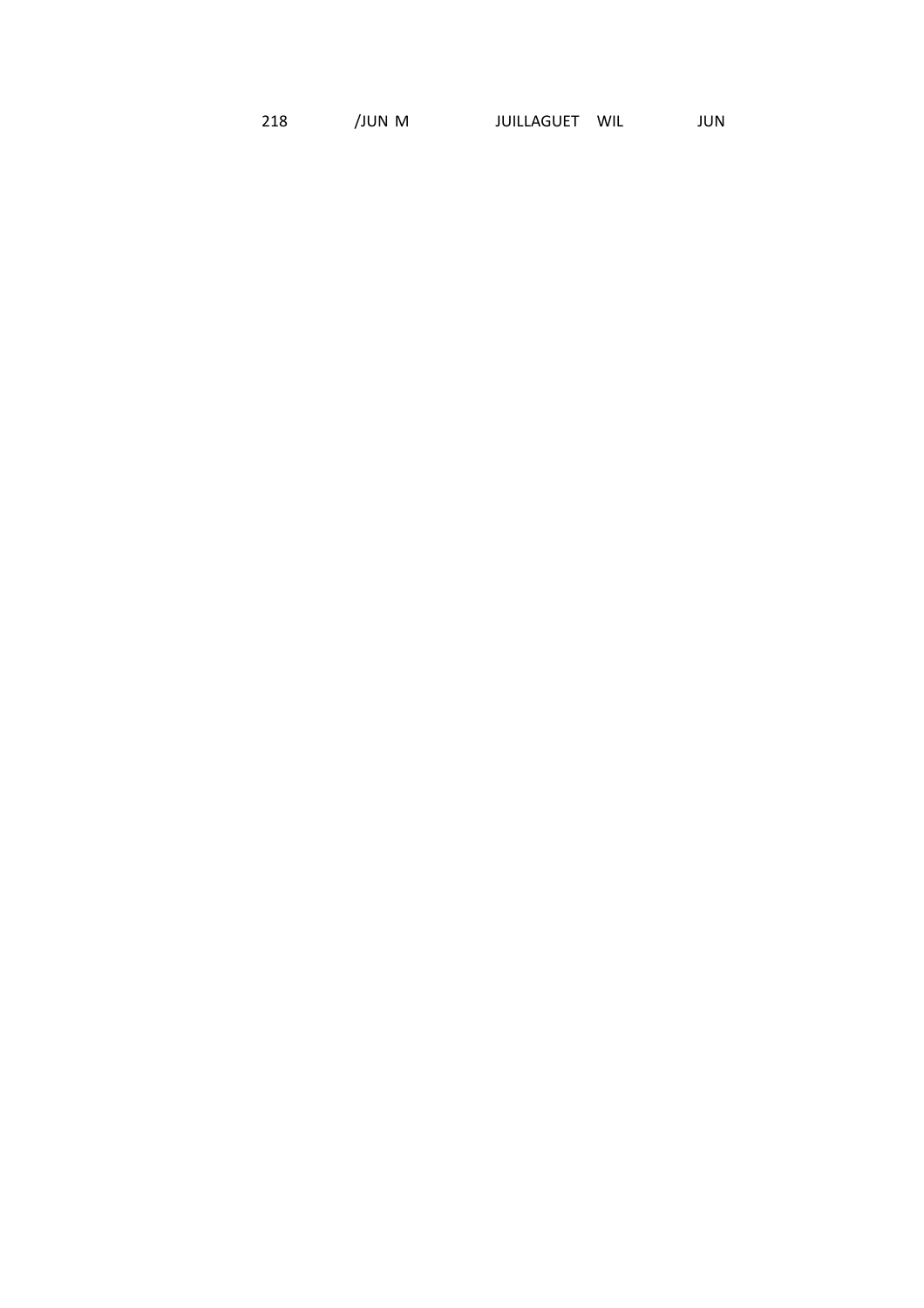| An   | Club     | Temps     | Ecart      |
|------|----------|-----------|------------|
| 1997 |          | 52:37.9   | $+00:00.0$ |
| 1993 |          | 54:06.5   | $+01:28.6$ |
| 1996 |          | 55:16.2   | $+02:38.3$ |
| 1997 |          | 55:20.9   | $+02:43.0$ |
| 1997 |          | 55:54.7   | $+03:16.8$ |
| 1998 |          | 57:04.1   | $+04:26.2$ |
| 1999 |          | 57:25.3   | $+04:47.4$ |
| 1964 |          | 58:58.3   | $+06:20.4$ |
| 1998 |          | 59:03.7   | $+06:25.8$ |
| 1996 |          | 59:12.4   | $+06:34.5$ |
| 1998 |          | 1h00:44.5 | $+08:06.6$ |
| 1997 |          | 1h01:06.3 | $+08:28.4$ |
| 1979 |          | 1h03:05.3 | $+10:27.4$ |
| 1992 |          | 1h03:20.0 | $+10:42.1$ |
| 1997 |          | 1h05:17.1 | $+12:39.2$ |
| 1984 |          | 1h07:25.6 | $+14:47.7$ |
| 1972 |          | 1h08:06.2 | $+15:28.3$ |
| 1997 |          | 1h08:28.9 | $+15:51.0$ |
| 1992 |          | 1h09:24.5 | $+16:46.6$ |
| 1980 |          | 1h11:43.2 | $+19:05.3$ |
| 1988 |          | 1h14:58.5 | $+22:20.6$ |
| 1984 |          | 1h15:53.8 | $+23:15.9$ |
| 1982 |          | 1h16:04.4 | $+23:26.5$ |
|      |          | 1h17:06.8 | $+24:28.9$ |
| 1950 |          | 1h19:12.6 | $+26:34.7$ |
| 1981 |          | 1h19:47.3 | $+27:09.4$ |
| 1978 |          | 1h20:39.9 | $+28:02.0$ |
| 1953 |          | 1h22:48.1 | $+30:10.2$ |
| 1997 | Chamonix | 1h24:29.0 | $+31:51.1$ |
| 1974 |          | 1h28:37.7 | $+35:59.8$ |
| 1981 |          | 1h28:59.9 | $+36:22.0$ |
| 1976 |          | 1h29:00.4 | $+36:22.5$ |
| 1981 |          | 1h29:01.0 | $+36:23.1$ |
| 1979 |          | 1h29:02.8 | $+36:24.9$ |
| 1974 | Chamonix | 1h30:47.5 | +38:09.6   |
| 1989 |          | 1h31:44.6 | $+39:06.7$ |
| 1989 |          | 1h36:52.0 | $+44:14.1$ |
| 1973 |          | 1h37:08.5 | $+44:30.6$ |
| 1947 |          | 1h37:44.6 | $+45:06.7$ |
| 1972 |          | 1h39:03.9 | $+46:26.0$ |
| 1961 |          | 1h44:53.2 | $+52:15.3$ |
| 1977 |          | 2h06:04.8 | +1h13:26.9 |
| 1970 |          | Abs       |            |
| 1978 |          | Abs       |            |
| 1974 |          | Abs       |            |